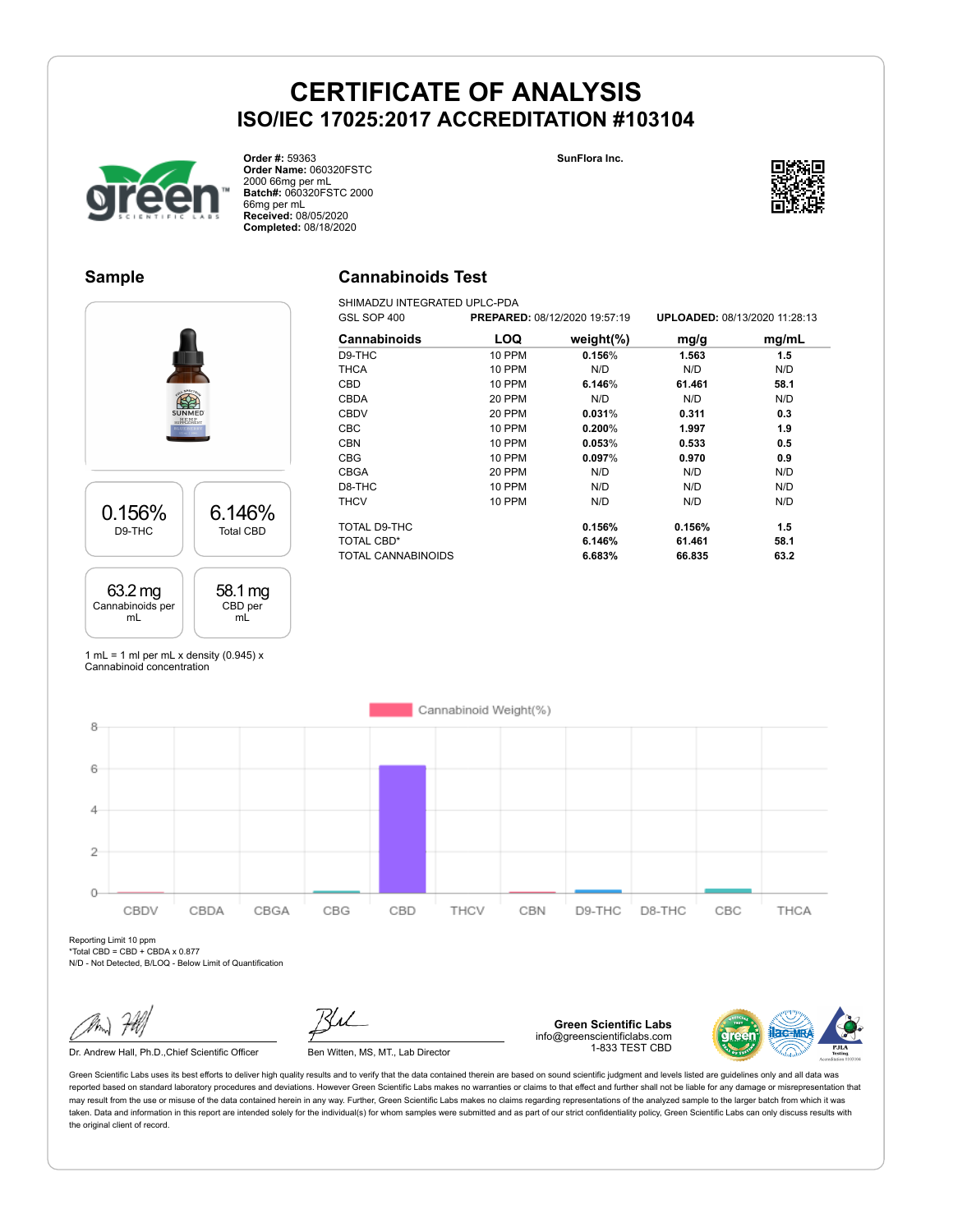

**Order #:** 59363 **Order Name:** 060320FSTC 2000 66mg per mL **Batch#:** 060320FSTC 2000 66mg per mL **Received:** 08/05/2020 **Completed:** 08/18/2020

## **TERPENES: TOTAL (0.214%)**

Headspace GCMS - Shimadzu GCMS QP2020 with HS20

| Terpene              | Results (%)  | LOQ (%) | LOD(%)  |
|----------------------|--------------|---------|---------|
| 3-CARENE             | 0.016%       | 0.0067% | 0.0063% |
| ALPHA-BISABOLOL      | B/LOQ        | 0.0067% | 0.0063% |
| AI PHA-PINENE        | 0.055%       | 0.0067% | 0.0063% |
| BETA-MYRCENE         | 0.015%       | 0.0067% | 0.0063% |
| <b>BETA-PINENE</b>   | 0.033%       | 0.0067% | 0.0063% |
| <b>CAMPHENE</b>      | B/LOQ        | 0.0067% | 0.0063% |
| CARYOPHYLL FNF       | 0.020%       | 0.0067% | 0.0063% |
| CARYOPHYLL FNF OXIDE | 0.015%       | 0.0067% | 0.0063% |
| <b>GUAIOL</b>        | B/LOQ        | 0.0067% | 0.0063% |
| <b>HUMULENE</b>      | B/LOQ        | 0.0067% | 0.0063% |
| <b>LIMONENE</b>      | 0.041%       | 0.0067% | 0.0063% |
| LINALOOL             | <b>B/LOQ</b> | 0.0067% | 0.0063% |





GSL SOP 404 **Uploaded:** 08/13/2020 15:33:11

### **Terpenes Breakdown**



### **Top Terpenes Results:**



#### **Tested for but not present:**

ALPHA-TERPINENE, TRANS-BETA-OCIMENE, P-CYMENE, CIS-BETA-OCIMENE, EUCALYPTOL, ISOPULEGOL, GERANIOL, CIS-NEROLIDOL, TRANS-NEROLIDOL

Dr. Andrew Hall, Ph.D.,Chief Scientific Officer Ben Witten, MS, MT., Lab Director

**Green Scientific Labs** info@greenscientificlabs.com 1-833 TEST CBD

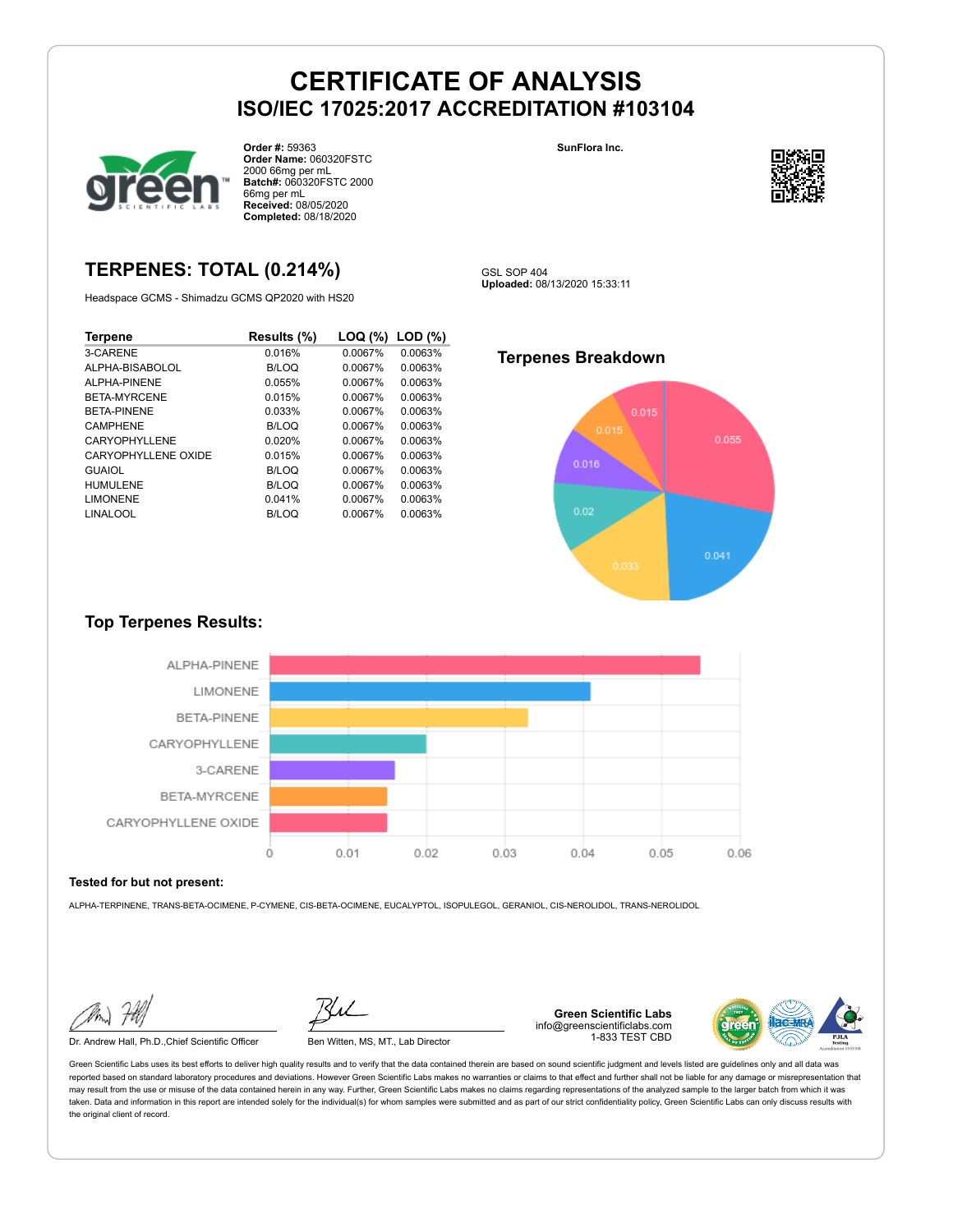**SunFlora Inc.**



**Order #:** 59363 **Order Name:** 060320FSTC 2000 66mg per mL **Batch#:** 060320FSTC 2000 66mg per mL **Received:** 08/05/2020 **Completed:** 08/18/2020



**LOQ**

**LOD**

## **PESTICIDE ANALYSIS:**

GSL SOP 401 **PREPARED:** 08/12/2020 20:09:45 **UPLOADED:** 08/17/2020 13:57:55

GCMS-MS - Shimadzu GCMS-TQ8040

| Pesticide           | <b>Action Level</b><br>(ppm) | <b>Results</b><br>(ppm) | LOQ<br>(ppm) | LOD<br>(ppm) |
|---------------------|------------------------------|-------------------------|--------------|--------------|
| CAPTAN              | 3.000                        | N/D                     | 0.003        | 0.001        |
| CHLORDANE           | 0.100                        | N/D                     | 0.003        | 0.001        |
| <b>CHLORFENAPYR</b> | 0.100                        | N/D                     | 0.003        | 0.001        |
| <b>COUMAPHOS</b>    | 0.100                        | N/D                     | 0.003        | 0.001        |

| <b>Pesticide</b>        | <b>Action Level Results LOQ LOD</b> |                   |       |       |
|-------------------------|-------------------------------------|-------------------|-------|-------|
|                         | (ppm)                               | (ppm) (ppm) (ppm) |       |       |
| <b>CYFLUTHRIN</b>       | 1.000                               | N/D               | 0.003 | 0.001 |
| <b>CYPERMETHRIN</b>     | 1.000                               | N/D               | 0.003 | 0.001 |
| PENTACHLORONITROBENZENE | 0.200                               | N/D               | 0.003 | 0.001 |

LCMS-MS - Shimadzu LCMS-8060

| <b>Pesticide</b>           | <b>Action Level</b> | <b>Results</b> | LOQ   | <b>LOD</b> |
|----------------------------|---------------------|----------------|-------|------------|
|                            | (ppm)               | (ppm)          | (ppm) | (ppm)      |
| <b>ABAMECTIN B1A</b>       | 0.300               | N/D            | 0.005 | 0.001      |
| <b>ACEPHATE</b>            | 3.000               | N/D            | 0.001 | 0.001      |
| <b>ACEQUINOCYL</b>         | 2.000               | N/D            | 0.001 | 0.001      |
| <b>ACETAMIPRID</b>         | 3.000               | N/D            | 0.005 | 0.001      |
| <b>ALDICARB</b>            | 0.100               | N/D            | 0.005 | 0.001      |
| <b>AZOXYSTROBIN</b>        | 3.000               | N/D            | 0.001 | 0.001      |
| <b>BIFENAZATE</b>          | 3.000               | N/D            | 0.005 | 0.001      |
| <b>BIFENTHRIN</b>          | 0.500               | N/D            | 0.005 | 0.001      |
| <b>BOSCALID</b>            | 3.000               | N/D            | 0.005 | 0.001      |
| CARBARYL                   | 0.500               | N/D            | 0.003 | 0.001      |
| CARBOFURAN                 | 0.100               | N/D            | 0.001 | 0.001      |
| <b>CHLORANTRANILIPROLE</b> | 3.000               | N/D            | 0.005 | 0.005      |
| CHLORMEQUAT                | 3.000               | N/D            | 0.025 | 0.025      |
| <b>CHLORIDE</b>            |                     |                |       |            |
| <b>CHLORPYRIFOS</b>        | 0.100               | N/D            | 0.001 | 0.001      |
| <b>CLOFENTEZINE</b>        | 0.500               | N/D            | 0.001 | 0.001      |
| <b>DAMINOZIDE</b>          | 0.100               | N/D            | 0.005 | 0.001      |
| <b>DIAZINON</b>            | 0.200               | N/D            | 0.001 | 0.001      |
| <b>DICHLORVOS</b>          | 0.100               | N/D            | 0.005 | 0.001      |
| <b>DIMETHOATE</b>          | 0.100               | N/D            | 0.001 | 0.001      |
| <b>DIMETHOMORPH</b>        | 3.000               | N/D            | 0.005 | 0.001      |
| <b>ETHOPROPHOS</b>         | 0.100               | N/D            | 0.001 | 0.001      |
| <b>ETOFENPROX</b>          | 0.100               | N/D            | 0.001 | 0.001      |
| <b>ETOXAZOLE</b>           | 1.500               | N/D            | 0.010 | 0.005      |
| <b>FENHEXAMID</b>          | 3.000               | N/D            | 0.005 | 0.001      |
| <b>FENOXYCARB</b>          | 0.100               | N/D            | 0.005 | 0.001      |
| <b>FENPYROXIMATE</b>       | 2.000               | N/D            | 0.001 | 0.001      |
| <b>FIPRONIL</b>            | 0.100               | N/D            | 0.003 | 0.001      |
| <b>FLONICAMID</b>          | 2.000               | N/D            | 0.025 | 0.010      |
| <b>FLUDIOXONIL</b>         | 3.000               | N/D            | 0.003 | 0.001      |
| <b>HEXYTHIAZOX</b>         | 2.000               | N/D            | 0.005 | 0.001      |
|                            |                     |                |       |            |

| <b>Pesticide</b>       | <b>Action Level</b> | <b>Results</b> | LOQ   | LOD   |
|------------------------|---------------------|----------------|-------|-------|
|                        | (ppm)               | (ppm)          | (ppm) | (ppm) |
| <b>IMAZALIL</b>        | 0.100               | N/D            | 0.005 | 0.001 |
| <b>IMIDACLOPRID</b>    | 3.000               | N/D            | 0.005 | 0.001 |
| <b>KRESOXIM-METHYL</b> | 1.000               | N/D            | 0.010 | 0.005 |
| <b>MALATHION</b>       | 2.000               | N/D            | 0.005 | 0.001 |
| <b>METALAXYL</b>       | 3.000               | N/D            | 0.001 | 0.001 |
| <b>METHIOCARB</b>      | 0.100               | N/D            | 0.005 | 0.001 |
| <b>METHOMYL</b>        | 0.100               | N/D            | 0.001 | 0.001 |
| <b>MEVINPHOS</b>       | 0.100               | N/D            | 0.001 | 0.001 |
| <b>MYCLOBUTANIL</b>    | 3.000               | N/D            | 0.005 | 0.001 |
| <b>NALED</b>           | 0.500               | N/D            | 0.005 | 0.001 |
| OXAMYL                 | 0.500               | N/D            | 0.001 | 0.001 |
| PACLOBUTRAZOL          | 0.100               | N/D            | 0.005 | 0.001 |
| <b>PERMETHRINS</b>     | 1.000               | N/D            | 0.005 | 0.001 |
| <b>PHOSMET</b>         | 0.200               | N/D            | 0.005 | 0.001 |
| PIPERONYL              | 3.000               | N/D            | 0.001 | 0.001 |
| <b>BUTOXIDE</b>        |                     |                |       |       |
| <b>PRALLETHRIN</b>     | 0.400               | N/D            | 0.005 | 0.005 |
| <b>PROPICONAZOLE</b>   | 1.000               | N/D            | 0.010 | 0.005 |
| <b>PROPOXUR</b>        | 0.100               | N/D            | 0.001 | 0.001 |
| <b>PYRETHRINS</b>      | 1.000               | N/D            | 0.005 | 0.005 |
| (PYRETHRIN I)          |                     |                |       |       |
| <b>PYRIDABEN</b>       | 3.000               | N/D            | 0.005 | 0.001 |
| <b>SPINETORAM</b>      | 3.000               | N/D            | 0.001 | 0.001 |
| SPINOSAD               | 3.000               | N/D            | 0.001 | 0.001 |
| <b>SPIROMESIFEN</b>    | 3.000               | N/D            | 0.005 | 0.001 |
| <b>SPIROTETRAMAT</b>   | 3.000               | N/D            | 0.001 | 0.001 |
| SPIROXAMINE            | 0.100               | N/D            | 0.001 | 0.001 |
| <b>TEBUCONAZOLE</b>    | 1.000               | N/D            | 0.005 | 0.001 |
| <b>THIACLOPRID</b>     | 0.100               | N/D            | 0.001 | 0.001 |
| <b>THIAMETHOXAM</b>    | 1.000               | N/D            | 0.001 | 0.001 |
| <b>TRIFLOXYSTROBIN</b> | 3.000               | N/D            | 0.001 | 0.001 |

N/D = Not Detected, A/LOQ = Above LOQ Level, B/LOQ = Below LOQ Level, B/LOD = Below LOD Level

Dr. Andrew Hall, Ph.D., Chief Scientific Officer Ben Witten, MS, MT., Lab Director

**Green Scientific Labs** info@greenscientificlabs.com 1-833 TEST CBD

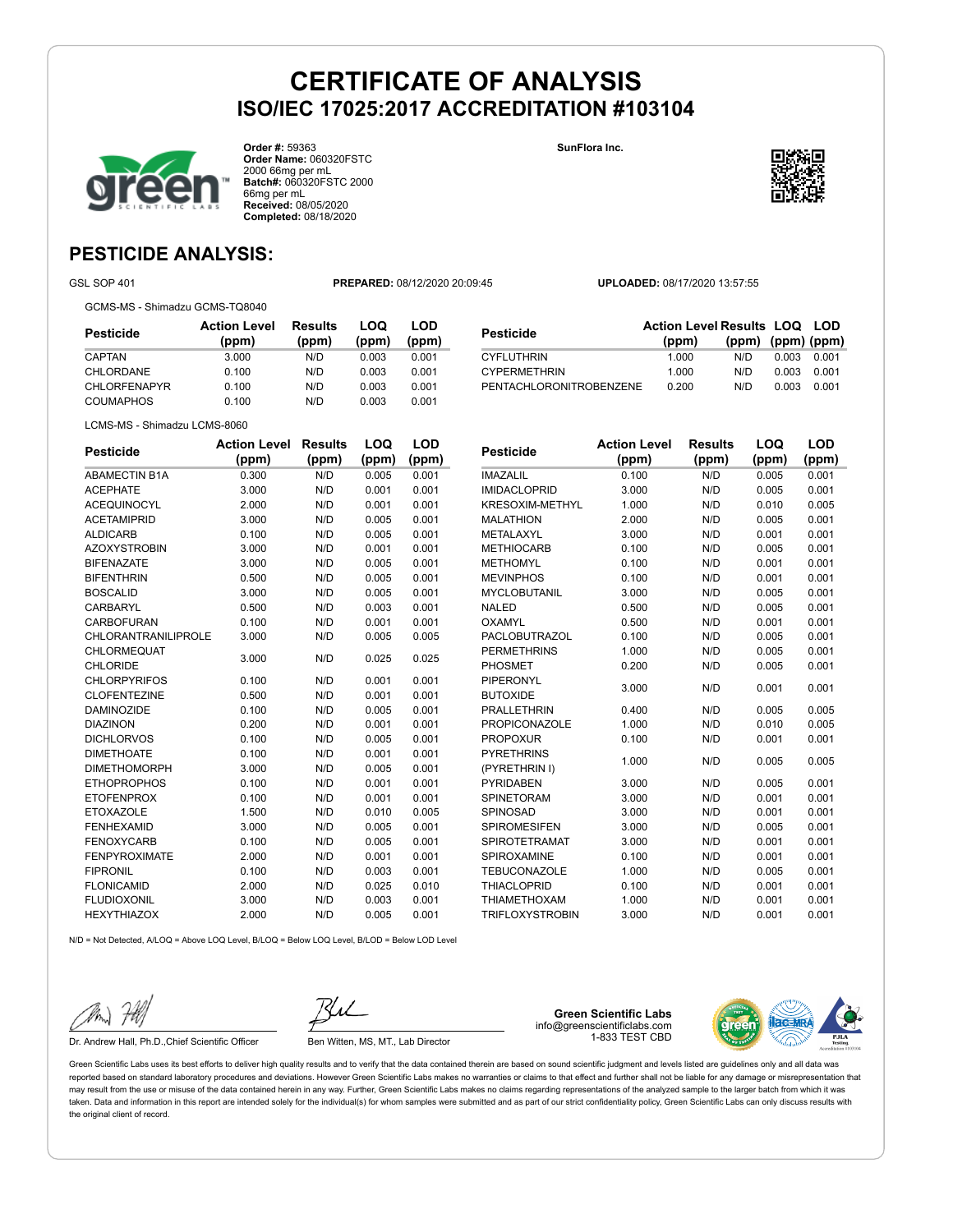



**Order #:** 59363 **Order Name:** 060320FSTC 2000 66mg per mL **Batch#:** 060320FSTC 2000 66mg per mL **Received:** 08/05/2020 **Completed:** 08/18/2020



### **RESIDUAL SOLVENTS:**

Headspace GCMS - Shimadzu GCMS QP2020 with HS20

GSL SOP 405 **Prepared:** 08/12/2020 20:27:43 **Uploaded:** 08/14/2020 14:44:55

| <b>Residual Solvent</b>  | <b>Action Level (ppm)</b> | <b>Results (ppm)</b> | LOQ (ppm) | LOD (ppm)   |
|--------------------------|---------------------------|----------------------|-----------|-------------|
| 1,1-DICHLOROETHENE       | 8                         | N/D                  | 0.63      | 0.63        |
| 1,2- DICHLOROETHANE      | $\overline{2}$            | N/D                  | 0.12      | 0.02        |
| <b>ACETONE</b>           | 5,000                     | N/D                  | 140       | 20          |
| <b>ACETONITRILE</b>      | 410                       | N/D                  | 25        | 1           |
| <b>BENZENE</b>           |                           | N/D                  |           | 0.5         |
| <b>BUTANE</b>            | 5,000                     | N/D                  | 50        | 10          |
| <b>CHLOROFORM</b>        |                           | N/D                  |           | 0.5         |
| CIS 1,2-DICHLOROETHENE   | 5                         | N/D                  | 0.73      | 0.18        |
| <b>ETHANOL</b>           | 5,000                     | N/D                  | 140       | 20          |
| ETHYL ACETATE            | 5,000                     | N/D                  | 140       | 20          |
| ETHYL ETHER              | 5,000                     | N/D                  | 140       | 20          |
| ETHYLENE OXIDE           |                           | N/D                  | $\Omega$  | $\mathbf 0$ |
| <b>ISOPROPYL ALCOHOL</b> | 5,000                     | N/D                  | 140       | 20          |
| <b>METHANOL</b>          | 3,000                     | N/D                  | 100       | 20          |
| METHYLENE CHLORIDE       | 125                       | N/D                  | 0.15      | 0.15        |
| N-HEPTANE                | 5,000                     | N/D                  | 140       | 20          |
| N-HEXANE                 | 290                       | N/D                  | 18        | 10          |
| <b>PENTANE</b>           | 5,000                     | N/D                  | 140       | 20          |
| <b>PROPANE</b>           | 5,000                     | N/D                  | 20        |             |
| <b>TOLUENE</b>           | 890                       | N/D                  | 53        |             |
| TRANS 1,2-DICHLOROETHENE | 5                         | N/D                  | 0.73      | 0.18        |
| <b>TRICHLOROETHENE</b>   |                           | N/D                  |           | 0.5         |
| <b>XYLENES</b>           | 150                       | N/D                  | 130       | 20          |

Dr. Andrew Hall, Ph.D., Chief Scientific Officer Ben Witten, MS, MT., Lab Director

**Green Scientific Labs** info@greenscientificlabs.com 1-833 TEST CBD

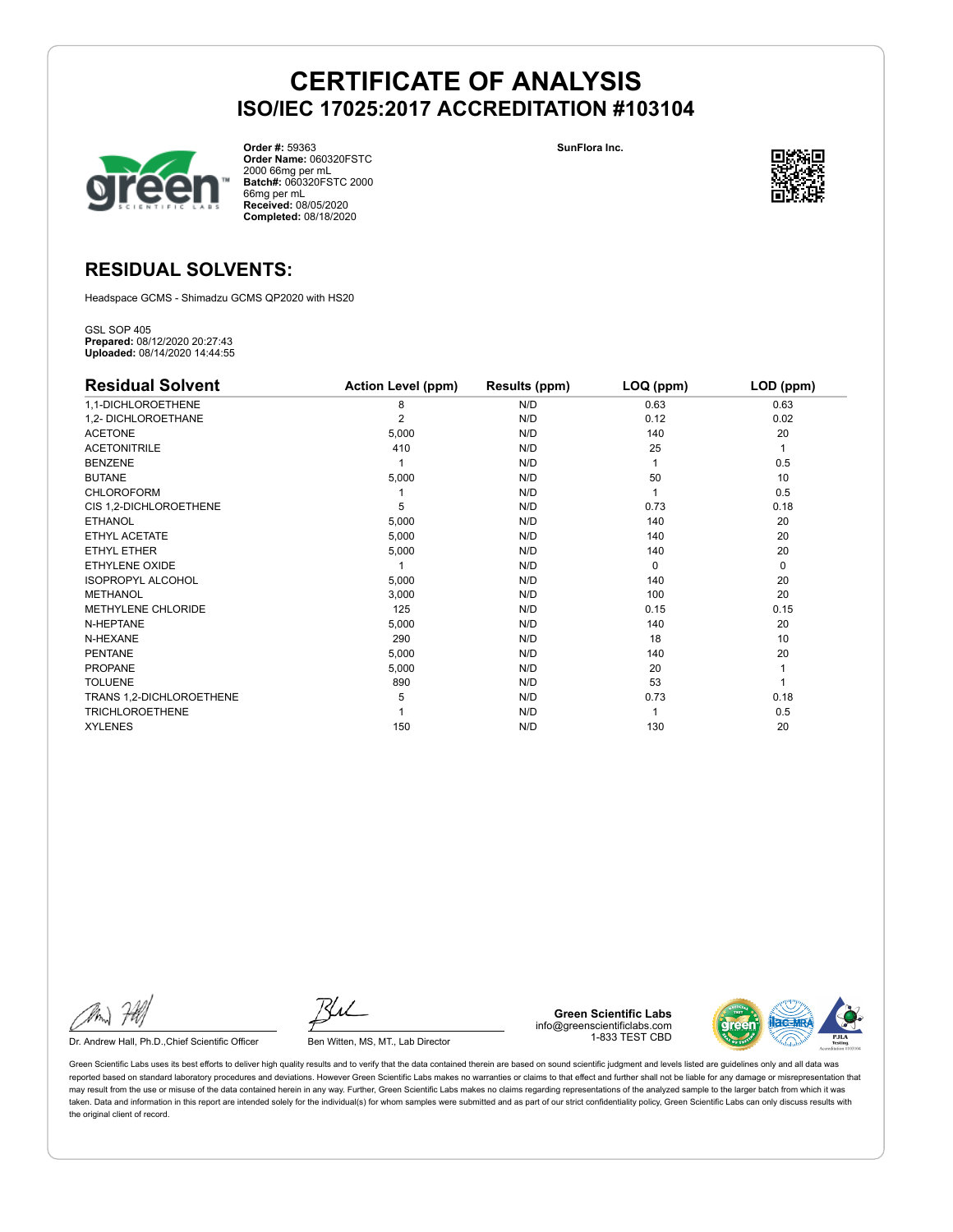

**Order #:** 59363 **Order Name:** 060320FSTC 2000 66mg per mL **Batch#:** 060320FSTC 2000 66mg per mL **Received:** 08/05/2020 **Completed:** 08/18/2020

**SunFlora Inc.**

**Microbial Analysis** GSL SOP 406 **Uploaded:** 08/17/2020 10:18:24



### **Microbial Analysis:**

PCR - Agilent AriaMX

## **MICROBIAL ANALYSIS:**

PCR - Agilent AriaMX

| <b>Test</b>          | <b>SOP</b> | <b>Test Method</b> | Device Used       | <b>LOD</b>                          | <b>Allowable</b><br>Criteria  | <b>Actual Result Pass/Fail</b> |             |
|----------------------|------------|--------------------|-------------------|-------------------------------------|-------------------------------|--------------------------------|-------------|
| TOTAL YEAST AND MOLD | 406.01     | USP 61/62+         | <b>ARIAMX PCR</b> | CFU/G BY<br><b>SAMPLE</b><br>TYPE** | 10,000 CFU/G                  | NOT DETECTED                   | <b>PASS</b> |
| STEC E. COLI*        | 406.01     | USP 61/62+         | <b>ARIAMX PCR</b> | 1 CFU/G**                           | DETECT/NOT<br><b>DETECTED</b> | NOT DETECTED                   | <b>PASS</b> |
| PATHOGENIC E. COLI   | 406.01     | USP 61/62+         | <b>ARIAMX PCR</b> | 1 CFU/G**                           | DETECT/NOT<br><b>DETECTED</b> | NOT DETECTED                   | <b>PASS</b> |
| SALMONELLA*          | 406.01     | USP 61/62+         | <b>ARIAMX PCR</b> | 1 CFU/G**                           | DETECT/NOT<br><b>DETECTED</b> | NOT DETECTED                   | <b>PASS</b> |

† USP 61 (enumeration of bacteria TAC, TYM, and ENT/Coliform), USP 62 (identifying specific species E.coli Aspergillus etc)

\* STEC and Salmonella run as Multiplex

\*\* CFU/g Calculation based on MIP/Extract matrix

\*\*\* Flavus = 2 Copies of DNA / Fumigatis = 2 Copies of DNA Niger = 20 Copies of DNA / Terrus = 10 copies of DNA

Dr. Andrew Hall, Ph.D., Chief Scientific Officer Ben Witten, MS, MT., Lab Director

**Green Scientific Labs** info@greenscientificlabs.com 1-833 TEST CBD